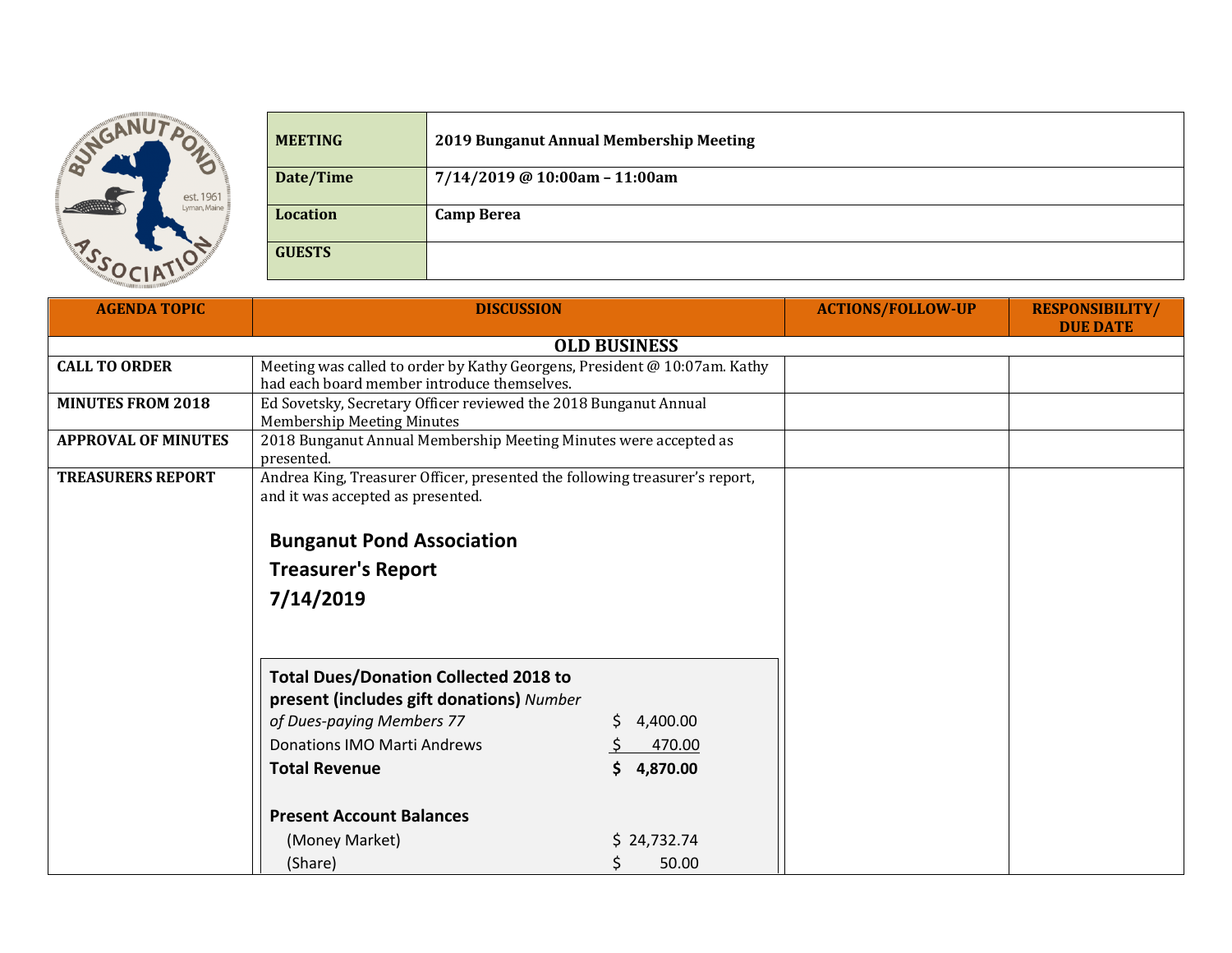| <b>AGENDA TOPIC</b>                          | <b>DISCUSSION</b>                                                                                                                                           |                       | <b>ACTIONS/FOLLOW-UP</b> | <b>RESPONSIBILITY/</b><br><b>DUE DATE</b> |
|----------------------------------------------|-------------------------------------------------------------------------------------------------------------------------------------------------------------|-----------------------|--------------------------|-------------------------------------------|
|                                              | (Share Draft)                                                                                                                                               | $\frac{5}{2}$ ,802.27 |                          |                                           |
|                                              | Total                                                                                                                                                       | \$27,585.01           |                          |                                           |
|                                              |                                                                                                                                                             |                       |                          |                                           |
|                                              |                                                                                                                                                             |                       |                          |                                           |
|                                              | Transactions 2018-2019                                                                                                                                      |                       |                          |                                           |
|                                              | PO Box Rental                                                                                                                                               | 64.00<br>\$           |                          |                                           |
|                                              | Oak Street Bistro Gift Certificates                                                                                                                         | \$<br>100.00          |                          |                                           |
|                                              | Newsletter / Postage                                                                                                                                        | \$<br>55.00           |                          |                                           |
|                                              | DAM Liability Insurance                                                                                                                                     | \$<br>506.00          |                          |                                           |
|                                              | Maine Non-Profit Fee                                                                                                                                        | \$<br>35.00           |                          |                                           |
|                                              | Lumber for signs                                                                                                                                            | 75.00                 |                          |                                           |
|                                              | Dreamhost (web servicing fee)                                                                                                                               | 214.80                |                          |                                           |
|                                              | Paint supplies for signs                                                                                                                                    | 35.04                 |                          |                                           |
|                                              | <b>Total Expenditures 2018-2019</b>                                                                                                                         | \$1,084.84            |                          |                                           |
|                                              | Ed Sovetsky, Secretary, presented the following Dam Report 2018-2019, and                                                                                   |                       |                          |                                           |
| <b>DAM CONTROL/ACTIVITY</b><br><b>REPORT</b> | it was accepted as presented.                                                                                                                               |                       |                          |                                           |
|                                              | <b>Bunganut Pond Association</b>                                                                                                                            |                       |                          |                                           |
|                                              | <b>2018-2019 DAM Report</b>                                                                                                                                 |                       |                          |                                           |
|                                              | 7/7/2018 @ 4:30PM Kathy Georgens, Ken Anderson Jr., Ed Sovetsky, Pat                                                                                        |                       |                          |                                           |
|                                              | Giles, Mike Anderson and Ray Sanborn were present at the dam for a plug                                                                                     |                       |                          |                                           |
|                                              | test. With the help of Pat Giles, he dived to place an inflatable plug (provided                                                                            |                       |                          |                                           |
|                                              | by Kathy Georgens) inside the 24" lake side pipe via the DAM vault. It was<br>then inflated to seal the pipe to hold back the lake water. A sump pump       |                       |                          |                                           |
|                                              | provided by Ed Sovetsky was used to slowly remove water from the Dam                                                                                        |                       |                          |                                           |
|                                              | vault. A big thank you to Ray Sanborn a BPA member (new owner of Chuck                                                                                      |                       |                          |                                           |
|                                              | Shaw's camp) for allowing use of power, compressor and a ladder for the test.                                                                               |                       |                          |                                           |
|                                              | The test was successful with only a few inches of water remaining in the                                                                                    |                       |                          |                                           |
|                                              | vault. Note: the DAM gate was not open during this time. With the use of 2<br>sump pumps, the vault was re-filled with lake water to equalize the pressure. |                       |                          |                                           |
|                                              | The plug was then deflated and removed from the 24" lake side pipe.                                                                                         |                       |                          |                                           |
|                                              | 9/15/2018 @ 9:30am - 6:00pm - Ed Sovetsky, Denis Delage, Andrea King,                                                                                       |                       |                          |                                           |
|                                              | Ken Anderson Jr., Mike Anderson, Jay Van Tassell, Pat Giles, Kathy Georgens,<br>and James Brock worked through the day to install & secure the plug, empty  |                       |                          |                                           |
|                                              | the vault, remove the old gate and installed the new gate. The test of the new                                                                              |                       |                          |                                           |
|                                              | gate showed extensive amount of leakage and it was decided to re-inflate the                                                                                |                       |                          |                                           |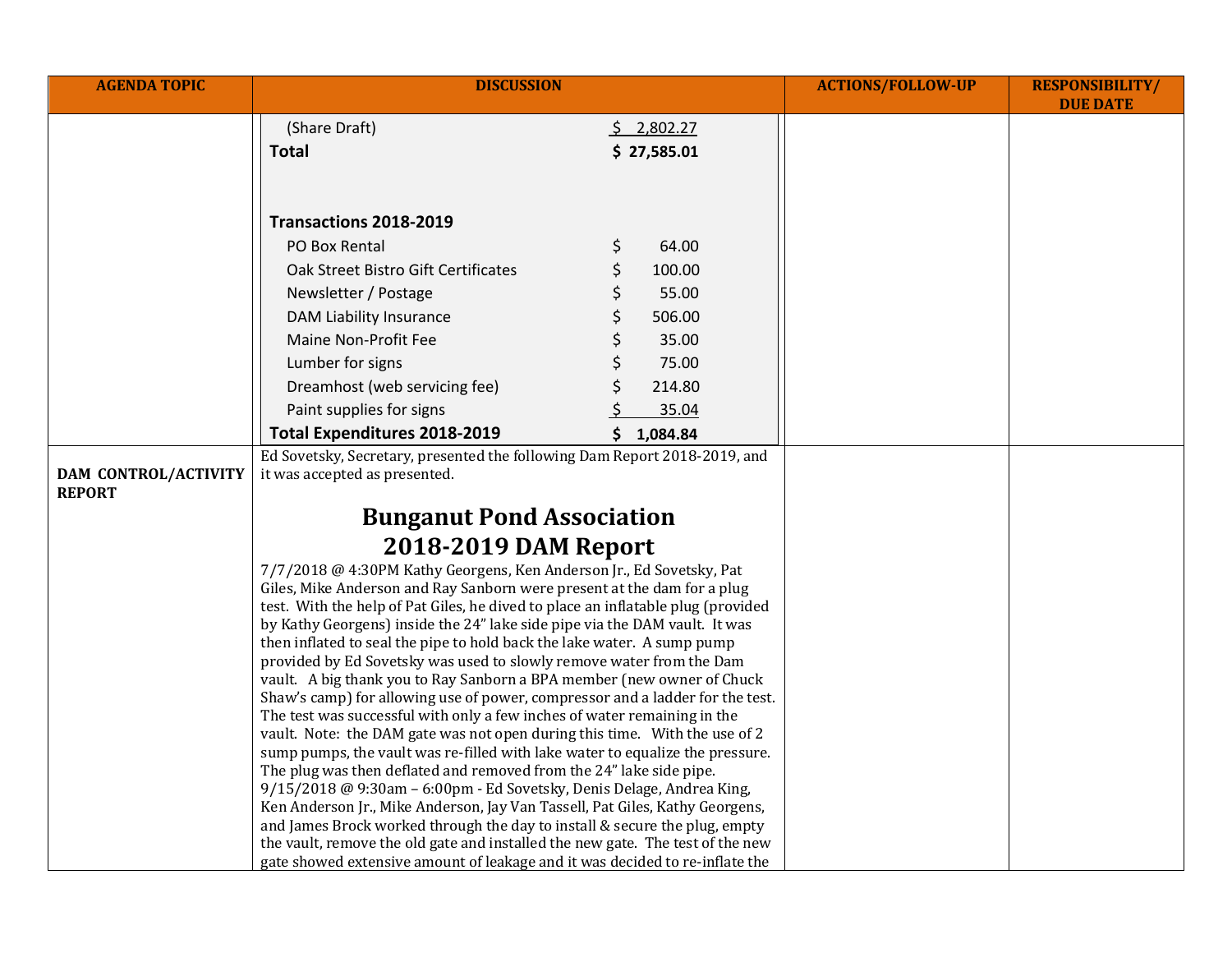| <b>AGENDA TOPIC</b> | <b>DISCUSSION</b>                                                                                     | <b>ACTIONS/FOLLOW-UP</b> | <b>RESPONSIBILITY/</b><br><b>DUE DATE</b> |
|---------------------|-------------------------------------------------------------------------------------------------------|--------------------------|-------------------------------------------|
|                     | plug and regroup tomorrow to discuss and preform more repairs to the vault.                           |                          |                                           |
|                     | 9/16/2018 @ 9:00am - Ed Sovetsky, Denis Delage, Andrea King, Ken                                      |                          |                                           |
|                     | Anderson Jr., Mike Anderson, Jay Van Tassell worked through the day to                                |                          |                                           |
|                     | repair the vault matting surface and multiply holes around the vault gate                             |                          |                                           |
|                     | mounting surface. Since a lot of cement was used to fill the holes, straighten                        |                          |                                           |
|                     | the vault matting surface, it was decided to let everything cure for the week                         |                          |                                           |
|                     | with the plug still in place until the following weekend to test the repairs.                         |                          |                                           |
|                     | 9/22/2018 @ 8:00am - Ed Sovetsky, Denis Delage, and Dave King met at the                              |                          |                                           |
|                     | DAM to test the repairs. We found that one of the 4" pipe showed water                                |                          |                                           |
|                     | discharged with about 1-2 garden hoses of water. It was decided to re-inflate                         |                          |                                           |
|                     | the plug and empty the vault. Further discussion on further repairs would                             |                          |                                           |
|                     | need to occur.                                                                                        |                          |                                           |
|                     | 9/29/2018 @ 9:30am Ed Sovetsky, Ken Anderson Jr., Jay Van Tassell, and                                |                          |                                           |
|                     | Andrea King met at the DAM to discuss next steps. It was agreed that on                               |                          |                                           |
|                     | 9/30/2018 @ 8:00am we would remove the DAM gate to finish cement                                      |                          |                                           |
|                     | repairs to the gate vault matting surface and apply P5200 Marine sealant                              |                          |                                           |
|                     | around the gate matting surface to make a custom seal which should make<br>the connection watertight. |                          |                                           |
|                     | 9/30/2018 @ 8:00am - 12:00pm Ed Sovetsky, Jay Van Tassell, Andrea King                                |                          |                                           |
|                     | and Denis Delage performed the necessary repairs discussed on 9/29/2018.                              |                          |                                           |
|                     | Also, another repair was completed to patch a corner in the vault that was                            |                          |                                           |
|                     | eroded away. All repairs were completed by 12:00pm. It was decided to                                 |                          |                                           |
|                     | wait until the following weekend to flood the vault to test the repairs.                              |                          |                                           |
|                     | 10/6/2018 @ 9:30am - 10:15am Ed Sovetsky, Jay Van Tassell, and Jay Van                                |                          |                                           |
|                     | Tassell's son deflated the plug to test the vault for leaks. Vault was filled and                     |                          |                                           |
|                     | we will check for leaks in a week. Plug was removed and all equipment                                 |                          |                                           |
|                     | picked up. Jay will return all equipment to Bunganut Campground.                                      |                          |                                           |
|                     | 10/13/2019 @ 11:03am - 11:32am With the agreement of the Board, Ed                                    |                          |                                           |
|                     | Sovetsky raised one side of the spillway boards and partially open the DAM                            |                          |                                           |
|                     | gate to start lowering the lake water level. Dam Gate could not be open fully                         |                          |                                           |
|                     | without it chattering. Stop bolts are too low to fully open the gate and Ed                           |                          |                                           |
|                     | Sovetsky recommended at a future date to remove or raise the stop bolts for                           |                          |                                           |
|                     | the gate.                                                                                             |                          |                                           |
|                     | 10/29/2018 @ 5:56pm Ed Sovetsky checked the Dam and spillway.                                         |                          |                                           |
|                     | Everything appears good and no issues to report. Water still flowing over the                         |                          |                                           |
|                     | spillway and passing through the DAM vault.                                                           |                          |                                           |
|                     | 11/4/2018 @ 8:41am Ed Sovetsky open the Dam gate fully and water level                                |                          |                                           |
|                     | was below the spillway. Dam gate had very little chatter. Also, the spillway                          |                          |                                           |
|                     | boards were reinstalled.                                                                              |                          |                                           |
|                     | 12/31/2018 @ 3:06pm With the Board's agreement, Ed Sovetsky closed the                                |                          |                                           |
|                     | Dam gate. Everything appears to be in order and no issues were reported.                              |                          |                                           |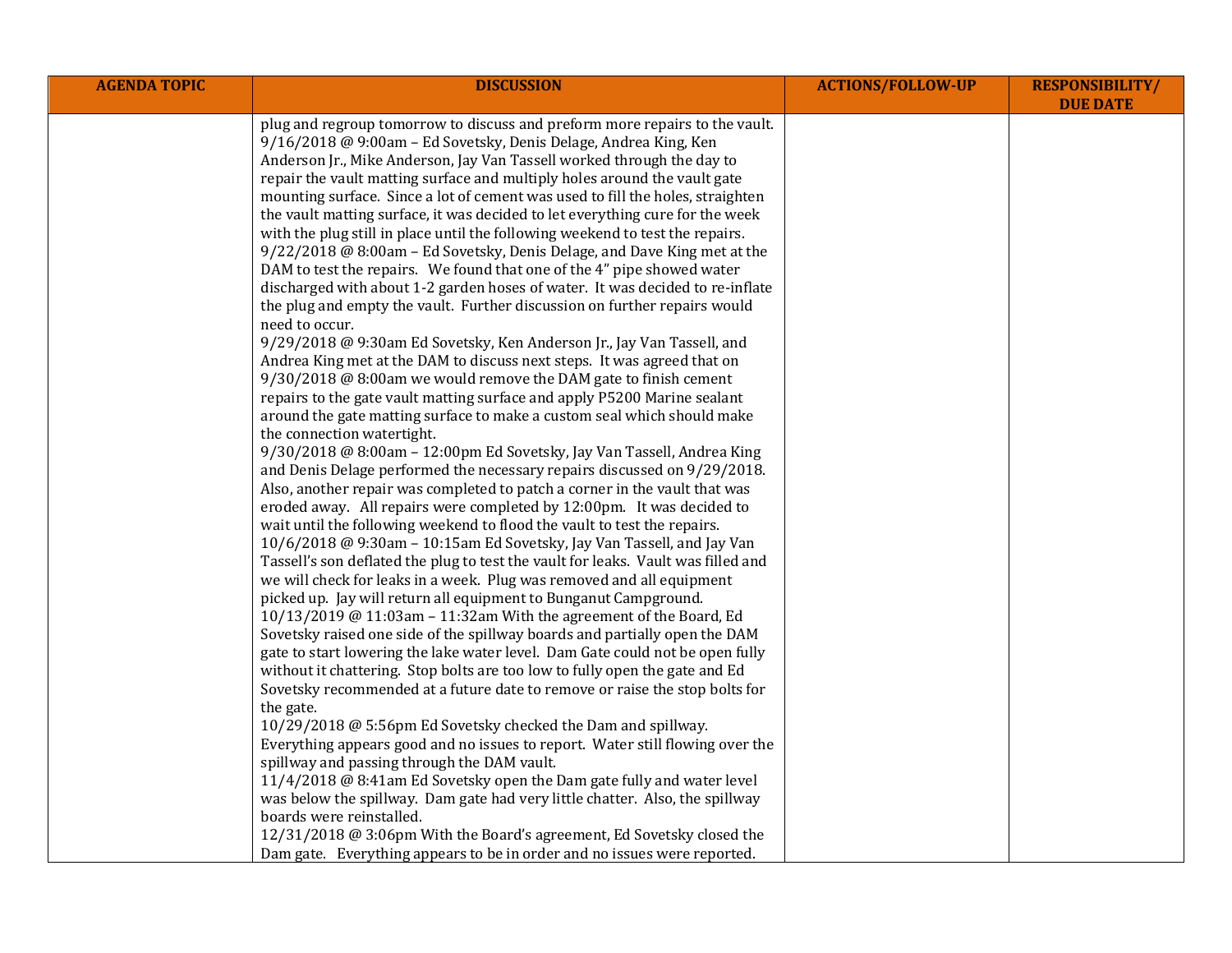| <b>AGENDA TOPIC</b>                                   | <b>DISCUSSION</b>                                                                                                                                                                                                                                                                                                                                                                                                                                                                                                                                                                                                                                                                                                                                                                                                                                                                                                                                                                                                                                                                                                                                                                                                                                                                                                                                                                                                                                                                                                                                                                                                                                                                                                                                             | <b>ACTIONS/FOLLOW-UP</b> | <b>RESPONSIBILITY/</b><br><b>DUE DATE</b> |
|-------------------------------------------------------|---------------------------------------------------------------------------------------------------------------------------------------------------------------------------------------------------------------------------------------------------------------------------------------------------------------------------------------------------------------------------------------------------------------------------------------------------------------------------------------------------------------------------------------------------------------------------------------------------------------------------------------------------------------------------------------------------------------------------------------------------------------------------------------------------------------------------------------------------------------------------------------------------------------------------------------------------------------------------------------------------------------------------------------------------------------------------------------------------------------------------------------------------------------------------------------------------------------------------------------------------------------------------------------------------------------------------------------------------------------------------------------------------------------------------------------------------------------------------------------------------------------------------------------------------------------------------------------------------------------------------------------------------------------------------------------------------------------------------------------------------------------|--------------------------|-------------------------------------------|
|                                                       | 4/27/2019 @~11:00am Ken Anderson and Ed Sovetsky checked the Dam<br>after the heavy rainstorm. Lake level is high, but the spillway is handing the<br>load. Board decided not to open the Dam.<br>6/2/2019 @ 10:00am - 12:22pm Kathy Georgens, Ed Sovetsky, Ken Anderson<br>Jr., Denis Delage and Chad Hoyt performed clean up at the dam to remove<br>saplings, racking of leaves and 7 trees per the recommendations from the<br>civil engineer's report near the spillway.                                                                                                                                                                                                                                                                                                                                                                                                                                                                                                                                                                                                                                                                                                                                                                                                                                                                                                                                                                                                                                                                                                                                                                                                                                                                                 |                          |                                           |
| <b>WATER QUALITY REPORT</b>                           | Jay VanTassel, a Director, presented the Water Quality Report, and it was<br>accepted as presented.<br>Last secchi reading was 3.7 meters and that was a substantial drop from last<br>year's reading of 5.5 meters. Jay called the state monitoring agency group<br>and reported to them. They have received a lot of calls about poor water<br>quality. He spoke with Scott and he stated that the large amount of rain and<br>pollen has contributed to the lower quality throughout the State of Maine.<br>Jay explained to him that Bunganut is not feed from any streams/rivers. Scott<br>suggested doing more secchi test over the weeks to monitor the clarity and<br>ensure it's moving in the right direction. It's not uncommon that water<br>quality has been in the 3's from past history. Also, the concerns reported<br>from residents on the lake about the smell at times, Scott stated the amount<br>of decay of plant/tree materials and run off is most likely contributing to this.<br>This is happening at other lakes too. The Town of Lyman did follow up to<br>investigate if a septic might be leaching into the lake, but no evidence was<br>found.<br>Jay reminded the membership that at this time of year the biggest pollutants<br>is from dirt and dust (from driveways, walkways, yards, etc.). Run off from<br>these areas can enter the lake. Jay stressed the importance of having good<br>vegetation to help filter these types of contaminants.<br>Further discussion occurred. Removing any branches, leaves, and providing<br>vegetation on your property helps filter run off to the lake is suggested to<br>help keep the lake clean. Also using less fertilizers, pesticides, etc. helps<br>reduce pollutants too. |                          |                                           |
| <b>NEW BUSINESS</b>                                   |                                                                                                                                                                                                                                                                                                                                                                                                                                                                                                                                                                                                                                                                                                                                                                                                                                                                                                                                                                                                                                                                                                                                                                                                                                                                                                                                                                                                                                                                                                                                                                                                                                                                                                                                                               |                          |                                           |
| <b>ELECTION OF OFFICERS &amp;</b><br><b>DIRECTORS</b> | Kathy Georgens presented the officers and directors up for re-election.<br>First was the re-election of the Secretary, Ed Sovetsky. No other nominations<br>were made by the membership. Ed Sovetsky was accepted by the                                                                                                                                                                                                                                                                                                                                                                                                                                                                                                                                                                                                                                                                                                                                                                                                                                                                                                                                                                                                                                                                                                                                                                                                                                                                                                                                                                                                                                                                                                                                      |                          |                                           |
|                                                       | membership.                                                                                                                                                                                                                                                                                                                                                                                                                                                                                                                                                                                                                                                                                                                                                                                                                                                                                                                                                                                                                                                                                                                                                                                                                                                                                                                                                                                                                                                                                                                                                                                                                                                                                                                                                   |                          |                                           |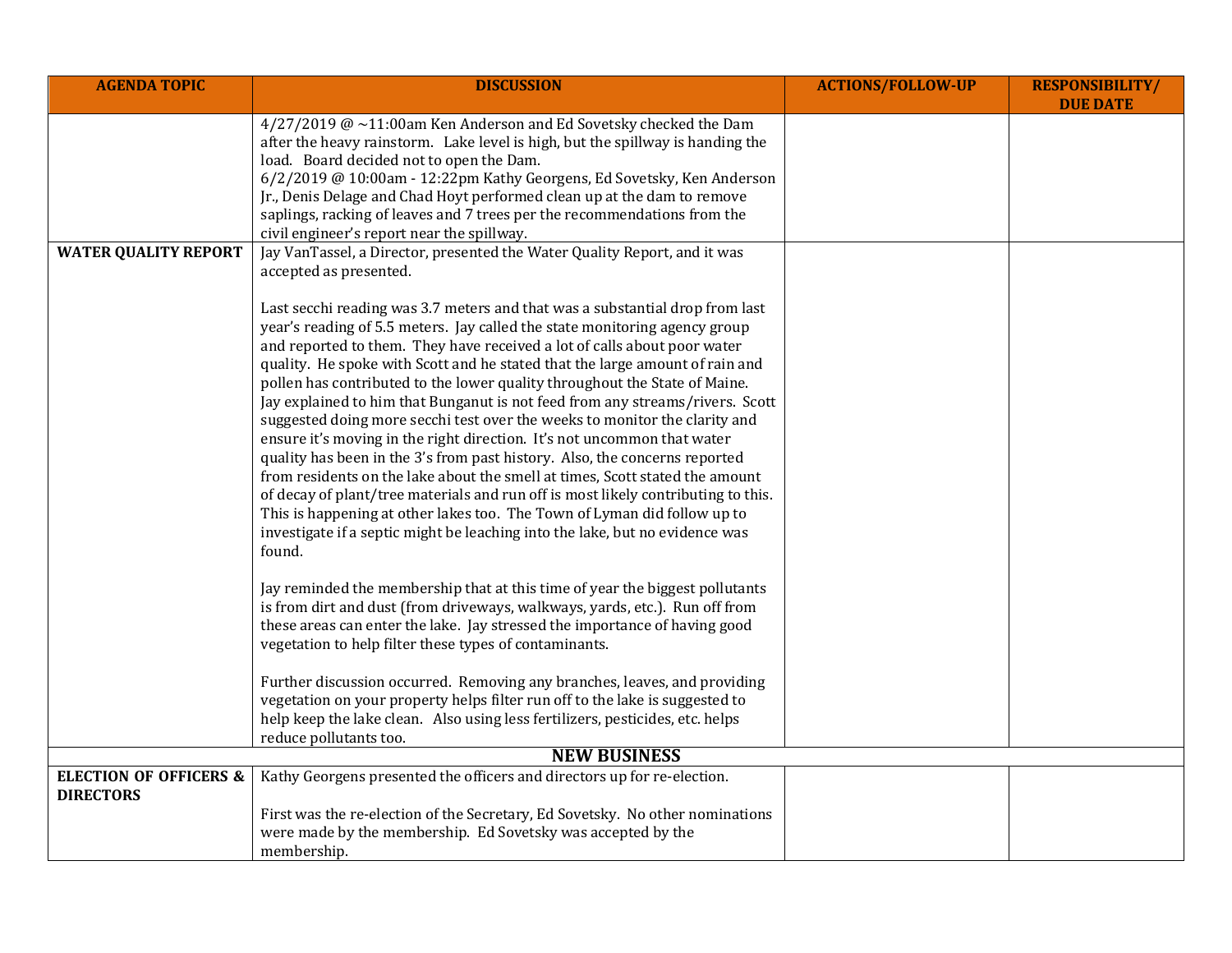| <b>AGENDA TOPIC</b>         | <b>DISCUSSION</b>                                                                                                                                                                                                                                                                                                                                                                                                                                                      | <b>ACTIONS/FOLLOW-UP</b> | <b>RESPONSIBILITY/</b><br><b>DUE DATE</b> |
|-----------------------------|------------------------------------------------------------------------------------------------------------------------------------------------------------------------------------------------------------------------------------------------------------------------------------------------------------------------------------------------------------------------------------------------------------------------------------------------------------------------|--------------------------|-------------------------------------------|
|                             | Up next was the re-election of the Treasurer, Andrea King. No other<br>nominations were made by the membership. Andrea King was accepted by<br>the membership.                                                                                                                                                                                                                                                                                                         |                          |                                           |
|                             | Up next was the re-election of the Vice President, Jay VanTassell. No other<br>nominations were made by the membership. Jay VanTassell was accepted by<br>the membership.                                                                                                                                                                                                                                                                                              |                          |                                           |
|                             | Up next was the re-election of the President, Kathy Georgens. No other<br>nominations were made by the membership. Kathy Georgens was accepted<br>by the membership.                                                                                                                                                                                                                                                                                                   |                          |                                           |
|                             | Director(s) currently incumbent, not up for re-election until next year is Ken<br>Anderson Jr. and a Director position, formally held by Marti Andrews.                                                                                                                                                                                                                                                                                                                |                          |                                           |
|                             | Director(s) currently up for re-election, Pat Giles and Denis Delage. No other<br>nominations were made by the membership. Both Pat Giles and Denis Delage<br>were accepted by the membership.                                                                                                                                                                                                                                                                         |                          |                                           |
|                             | Marty Andrews' Director position became vacated after her passing. This<br>position has 1 year left. A nomination from the membership to elect Carl<br>Kokernak to this position. No other nominations were made by the<br>membership. Carl Kokernak was accepted by the membership.                                                                                                                                                                                   |                          |                                           |
| <b>ANNUAL DUES</b>          | Board brought up the need to increase the dues from \$50. Lengthy<br>discussion occurred with the membership and a motion to increase the dues<br>to \$75 was made. Motion was accepted by the membership.                                                                                                                                                                                                                                                             |                          |                                           |
| <b>2019 DAM MAINTENANCE</b> | Board raised the concern that riprap is needed in front of the spillway.<br>Currently the concrete edge is exposed 4-6". Motion was made to allow the<br>Board to purchase and install more riprap in front of the spillway. Securing<br>of the DAM vault cover and more signage is suggested. The need to reinstall<br>the gate that helps stop debris from entering the DAM pipe and vault, was<br>also recommended. Motion was made and accepted by the membership. |                          | <b>BPA Board</b>                          |
|                             | Kathy Georgens also asked for any divers willing to help if needed, share their<br>contact information to the board.                                                                                                                                                                                                                                                                                                                                                   |                          |                                           |
| <b>OTHER BUSINESS</b>       | Kathy Georgens opened the floor.                                                                                                                                                                                                                                                                                                                                                                                                                                       |                          |                                           |
|                             | More communication via the Website/Newsletter on the use of<br>Insecticide and Fertilizehow that can negative impact lake quality.                                                                                                                                                                                                                                                                                                                                     |                          |                                           |